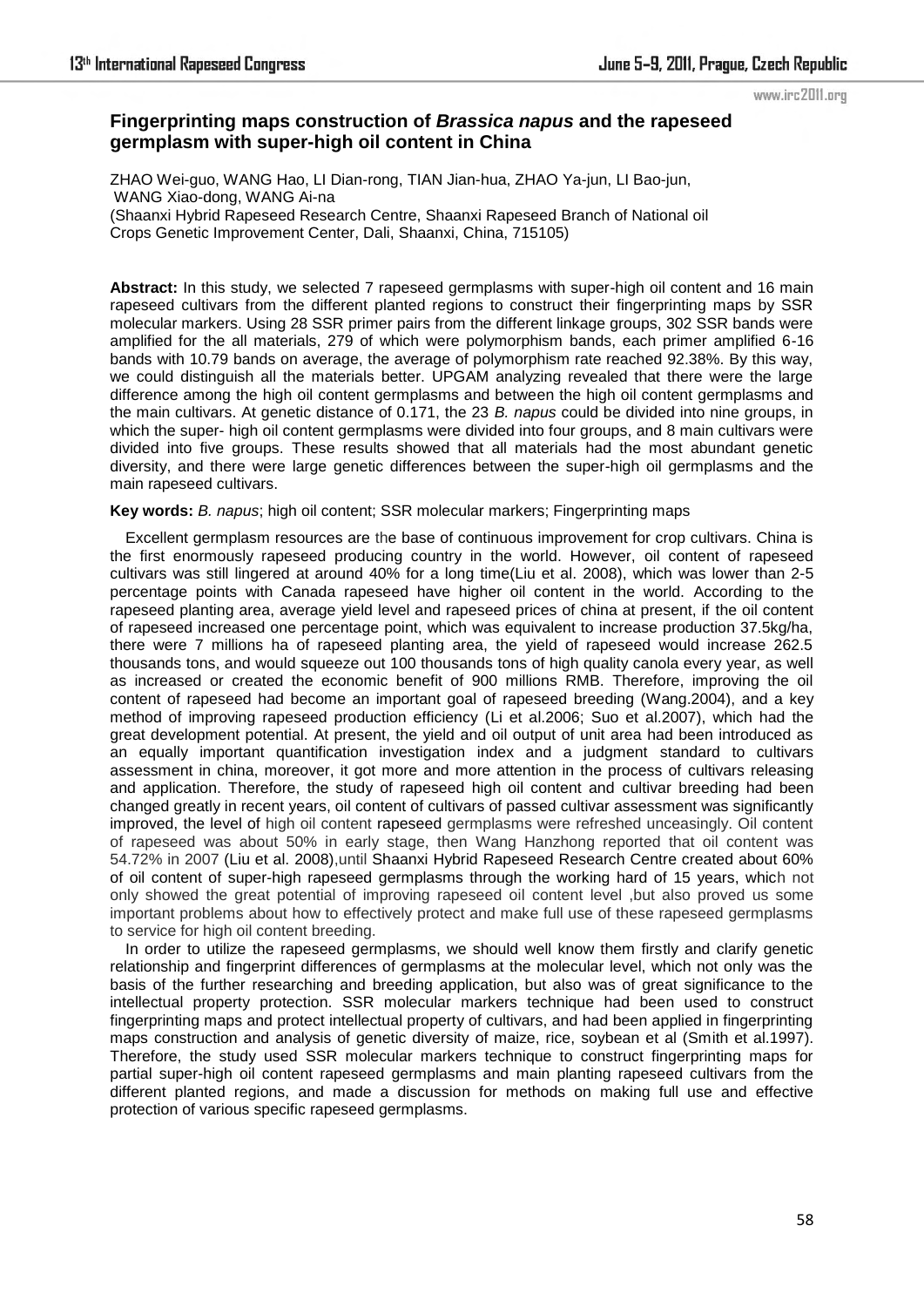# **1 Materials and methods**

#### **1.1 Material**

Test materials were provided by Shaanxi Hybrid Rapeseed Research Centre, it included 7 rapeseed germplasms with super-high oil content that was bred by kinds of breeding techneques of shuttle breeding in different ecological regions, multiple genes polymerization and microspore culture, and so on, and 16 main rapeseed cultivars from the different planted regions (Table 1).

## **1.2 Methods**

# **1.2.1 SSR system and the construction of fingerprinting maps**

The total volume of SSR reaction system was 20µl, it included: 10× Buffer with  $(NH4)_2SO_4$ 2.0μl,25mmol/L MgCl<sub>2</sub>1.5μl, 10mmol/LdNTP0.4μl, 5U Taq DNA Polymerase 0.2μl, 2.5μmol/L primer1μl, 20-80ng DNA1.0μl, ddH2O 12.9μL. Amplified products were mixed into loading buffer of a half volume, which could be separated by polyacrylamide gel electrophoresis(6%), 120 voltage prerun 30minutes, joined in 6μL sample ,electrophoresis 2.5 hours. Silver staining referenced Lu Guangyuan et al(Lu et al.2001).

Primers screened: selected primers that had the stable and clear polymorphism amplification bands as a target marker primer to construct fingerprinting maps. Bands recorded: existed bands recorded "1" and no bands recorded "0".

#### **1.2.2 Data statistics and analysis**

According to the mathematical statistics theory (Nanjing Agricultural University.1998) and the molecular genetics theory (Zhejiang Agricultural University.1998; Xu et al.1994), appearing the same probability formula of fingerprint was 1/2<sup>n</sup> to count confidence probability of 23 B. napus fingerprinting maps. Through UPGMA and CLUST statistics software constructed a dendrogram of 23 *B. napus*. **Table1 Name and their sources of the tested material**

|               |                 | <b>SUBJOCS OF THE RESIDENT HOLD FOR</b> |                |                       |
|---------------|-----------------|-----------------------------------------|----------------|-----------------------|
| NO.           | Name            | Source                                  | Oil content(%) | Category of varieties |
|               | M1              | Shan'xi                                 | 57.69%         | Breed resource        |
| $\frac{2}{3}$ | M <sub>2</sub>  | Shan'xi                                 | 59.10%         | Breed resource        |
|               | M3              | Shan'xi                                 | 58.06%         | Breed resource        |
| 4             | M4              | Shan'xi                                 | 59.29%         | Breed resource        |
| 5             | M <sub>5</sub>  | Shan'xi                                 | 61.40%         | Breed resource        |
| 6             | M <sub>6</sub>  | Shan'xi                                 | 57.17%         | Breed resource        |
| 7             | M7              | Shan'xi                                 | 61.30%         | Breed resource        |
| 8             | Zhongyou821     | Hubei                                   | 38.48%         | Variety               |
| 9             | Rongyou No.4    | Sichuan                                 | 40.00%         | Hybrid                |
| 10            | Deyou No.4      | Sichuan                                 | 37.85%         | <b>Hybrid</b>         |
| 11            | Deyou No.5      | Sichuan                                 | 39.49%         | Hybrid                |
| 12            | Youyan No.10    | Guizhou                                 | 46.00%         | Hybrid                |
| 13            | Qinyou No.10    | Shan'xi                                 | 42.76%         | Hybrid                |
| 14            | Ningza No.10    | Jiangsu                                 | 43.34%         | Hybrid                |
| 15            | Fengyou701      | Hubei                                   | 41.67%         | Hybrid                |
| 16            | ZhongshuangNo.1 | Hubei                                   | 49.00%         | Hybrid                |
| 17            | Ronghuayou No.2 | Shan'xi                                 | 40.29-45.42%   | <b>Hybrid</b>         |
| 18            | Huayouza No.10  | Hubei                                   | 39.7-41.12%    | <b>Hybrid</b>         |
| 19            | Zheshaung No.8  | Zhejiang                                | 45.86%         | Variety               |
| 20            | Chuyou No.1     | Anhui                                   | 40.28%         | Variety               |
| 21            | Xinyouza No.6   | Xinjiang                                | 45.00%         | <b>Hybrid</b>         |
| 22            | Zheshaung No.6  | Zhejiang                                | 39.78%         | Variety               |
| 23            | Zheshaung No.3  | Zhejiang                                | 42.90%         | Variety               |

## **2 Results and analysis**

## **2.1 SSR polymorphism primer screening**

The study obtained more than 50 polymorphism good primers from over 300 pairs of primers, and selected 28 pairs of primers of plentiful polymorphism. Finally, clear and stable bands from different linkage groups were used to construct fingerprinting maps by comparing and screening again. Total 302 SSR bands were amplified by28 SSR primer pairs, 279 of which were polymorphism bands, each primer pair amplified 6-16 bands with 10.79 bands on average, and the average of polymorphism rate reached 92.38%. S598 amplified 16 bands, which was a primer pair with the most bands amplified, but S648 and S705 only were amplified 6 bands, which were primers with the least bands amplified.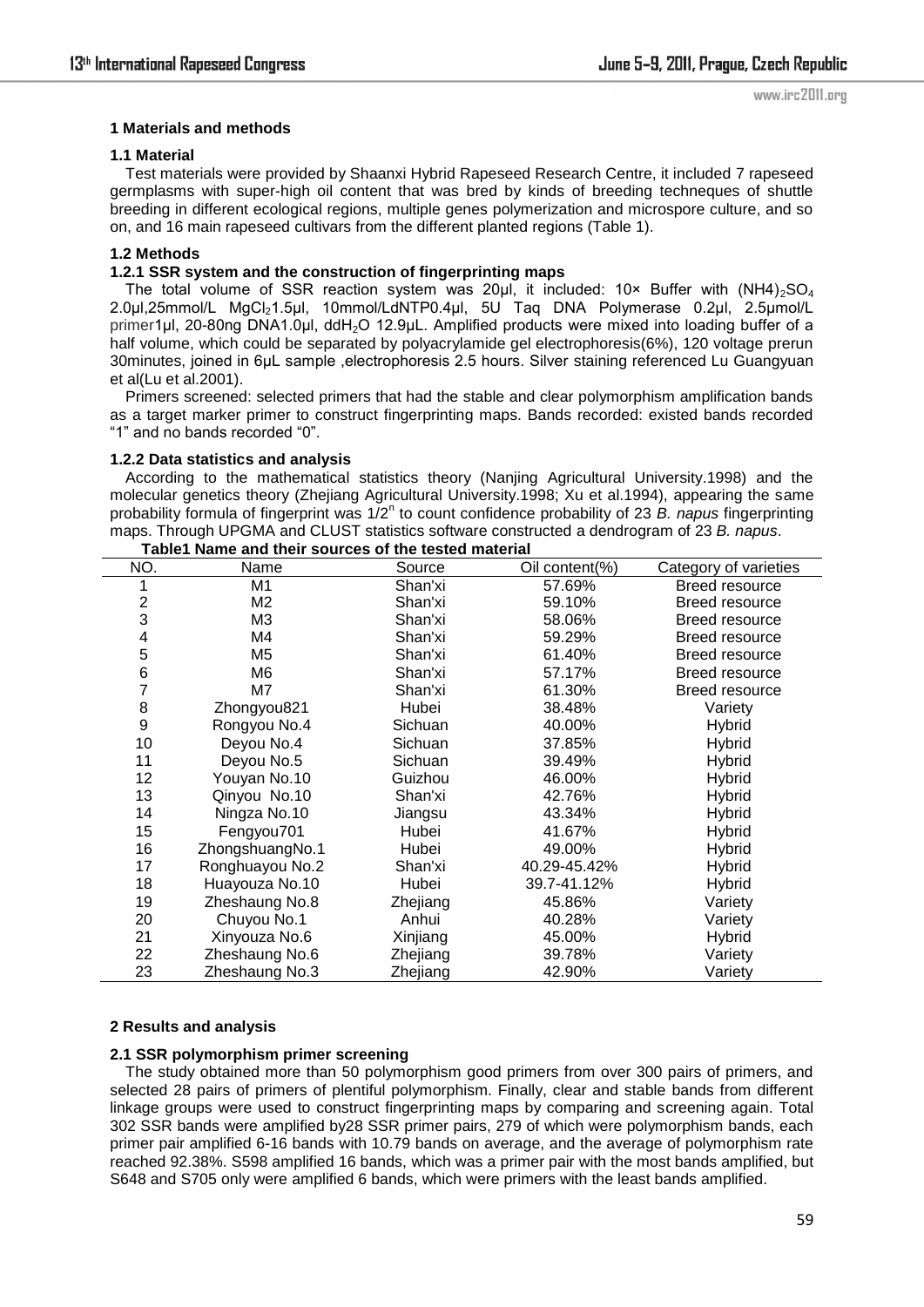www.irc2011.org

# **2.2 Fingerprinting maps construction and confidence probability analysis**

Using 28 SSR primer pairs, DNA amplification analysis of 7 rapeseed germplasms with super-high oil content and 16 main rapeseed cultivars were carried out, the fingerprinting maps of cultivars were recorded "0"or "1" as a cultivar digital map, and combining each cultivar digital map of each primer to construct the digital combinational maps of each cultivar. For example, amplified result of S648 and S705 primers for M1 were the digital map of 001010 and 010001 respectively, combining together both S648 and S705 amplified result the digital combinational map of 001010010001 was got. Combining 28 SSR primers amplified result got 302 digital maps with composed of "0"and "1", and these digital combinational maps constructed the database of the digital combinational maps of 23 materials or cultivars.

Using S648 and S705 primers combination, the constructed digital combinational maps of constructed M1 and M2 *B. napus* materials were 001010010001 and 011111010001 and were corresponded to DNA - SSR fingerprinting maps of two materials respectively. Two materials had three differences from a digital combinational maps, therefore, two materials identical probability was  $(1/2)^3$  or 0.125. SSR primers combination could get 9.96 polymorphism loci on average, and two primers combination could average get about 20 polymorphism loci in this study, so the average probability of the same fingerprinting maps amplified for two materials was about $(1 \times 2)^{20}$  or 9×10<sup>-6</sup>. However, different primer showed difference, probability of the same amplified results among materials should be very low. 23 materials were identified by 28 primer pairs and got 279 polymorphism bands, the same probability of the fingerprinting maps was  $(1/2)^{279}$ . It was distinguished greatly among material through the fingerprinting maps, so these specific fingerprinting maps provided the effective guarantee for 7 rapeseed germplasms with super-high oil content and 16 main rapeseed cultivars of participating in the construction.

# **2. 3 UPGMA clustering analysis**

Using CLUST statistics software and UPGMA, a dendrogram of 7 rapeseed germplasms with superhigh oil content and 16 main rapeseed cultivars was constructed (Fig1). The genetic differences of high oil materials and between high oil materials and main cultivars were significance in fig 1. At genetic distance of 0.171, the 23 *B. napus* could be divided into nine groups, 7 super- high oil content germplasms were divided into four groups. M1 and M5 with super- high oil content germplasms and 7 main cultivars were clustered in one group, M3, M4 and M6 were clustered in one group, M7 and Zhongyou 821 were clustered in one group, and M2 was alone one group, while the rest 8 cultivars were clustered in other 5 groups respectively. All materials had more abundant genetic diversity, especially the large genetic differences were found between the super-high oil germplasms and the main rapeseed cultivars. The clustering results embodied genetic relationship of 23 materials at the DNA level in a certain extent, and provided the background reference for pedigree analysis and matching combination among materials.

## **Fig 1 Dendrogram of genetic relationship of 7 rapeseed germplasms with super-high oil contentand 16 main rapeseed cultivars detected by SSR in** *B. napus*

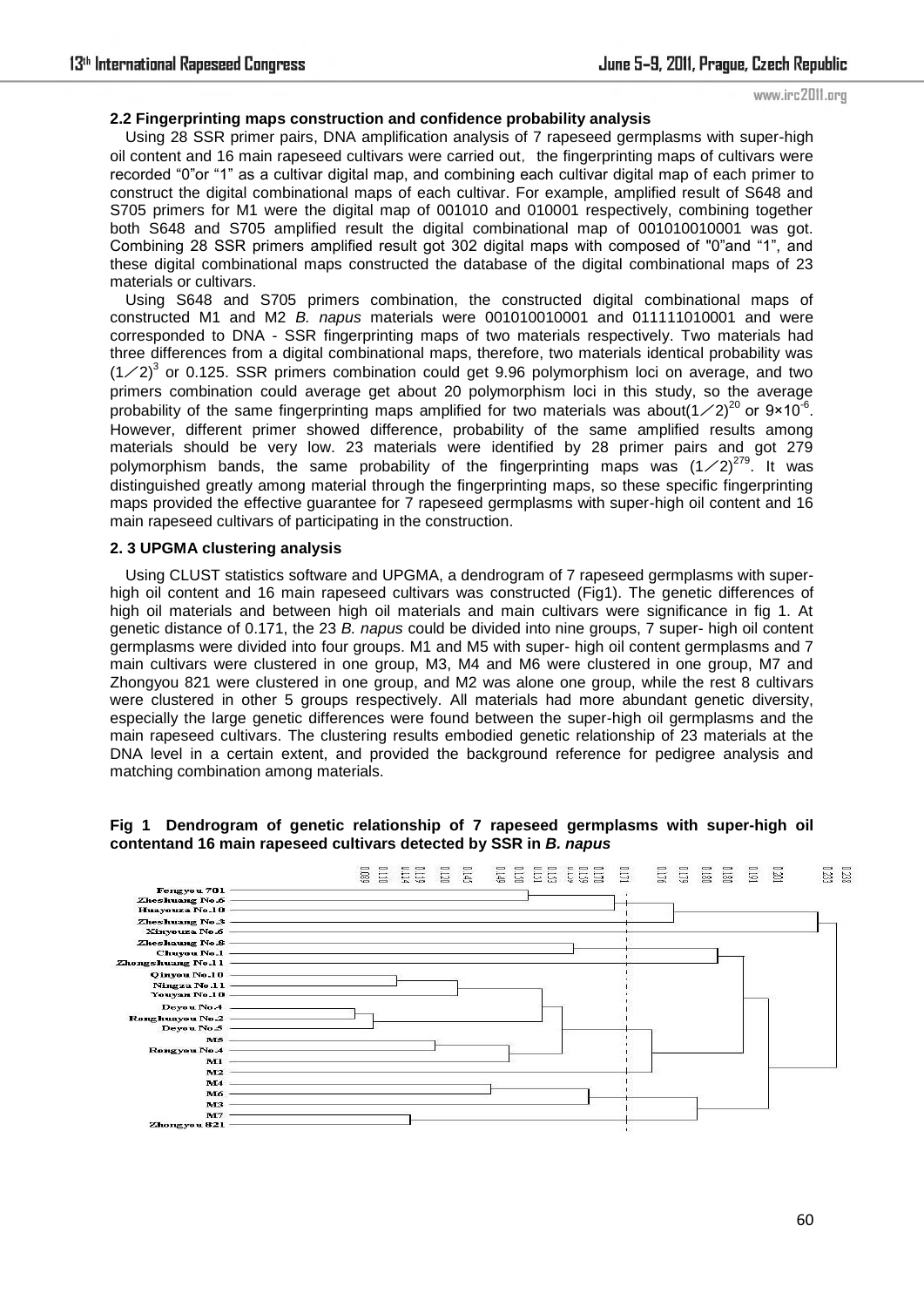#### **3 Discussion**

www.irc2011.org

Traditional crops and cultivars were identified and distinguished by a lot of phenotypic information, but these information was various and complex, and most of which were fuzzy and similarity, moreover, the difficulty of distinguished or some traits of crops maybe be changed because of the influence and change of environmental conditions. That result in windage that was not avoided, especially when lots of sample would be identified, which showed more troubles and longer cycle. DNA molecular markers based on DNA polymorphisms to reflect difference and performance and abundant polymorphism of the DNA level, the result often showed dominant or codominant. DNA bands form reflected which were intuitive, stable and reliable. This technique overcame various drawbacks in the process of the quantitative traits investigation, and it could analyze lots of cultivars by combining with computer technology through the establishment of the database to discern. This technique had the short cycle and high efficiency, and wasn"t influenced by environment, so results were correct and reliable, which had become preferred technique in the process of fingerprint analysis (Fang et al.2000).Wen Yancheng et al had constructed cultivars fingerprinting maps with SRAP and SSR markers in *B.napus*, and they thought SSR markers had a lot of advantages with good stability, high repetition, easy operation and clear bands, and easy to identify and do statistics, and so on, so primer combinational method was suitable to construct fingerprinting maps of cultivars (Wen et al.2006).

In this study, using SSR molecular markers constructed fingerprinting maps for 7 rapeseed germplasms with super-high oil content and 16 main rapeseed cultivars by28 SSR primer pairs. The constructed fingerprinting maps with SSR technique had the suited-number, clear and stabilized bands, abundant fingerprint differences and high Polymorphism ratio. Therefore, SSR technique was the ideal methods of constructing rapeseed fingerprinting maps. The fingerprinting maps were not only effectively method to identify among cultivars or germplasms, but also to analyze the genetic relationship of all materials. The genetic distance relation got through the DNA level direct information, which was more accurate and reliable than the field traits and general genealogical relationship. Because of Chinese *B. napus,* resources were from abroad, including Europe and Japan etc (Wang et al.2009), and resources were frequent exchanged and crossed transduction in the process of breeding in recent years, as well as the directional or multiple selection methods were used for the different breeding goals, therefore, Chinese materials were not far apart with that from abroad with complex performance. It was hard to judge the genetic distance among the materials through external traits, especially to the high generation resources and cultivars releasing, in which the genetic background was more polymerized for the same genetic background of many excellent traits, and made the genetic relationship of the materials near and complicated, the corresponding extent between the traits and the genetic relationship also became less and less (Wang et al.2009). Using morphological characteristics and general methods assess relationship to be difficult implement. For example, correlation was near or far for the same super-high oil content germplasms, and the genetic distance of each main cultivars was also not different. Therefore, DNA fingerprint technique function was fully used, which not only had the important significance on identifying and protecting of many precious germplasms and cultivars, but also had the irreplaceable value on the genetic relationship analysis of materials, the matching and selecting cross combination and heterosis using .

## **References**

Liu ZY,Wang XF,Wang HZ, et a1. Construction of SSR fingerprinting maps for 3high oil content cultivars in Brassica napus[J] .Chinese journal of oil crop sciences,2008,30(4): 389-396

- Wang HZ. China rapeseed varieties of improved long-term development strategy [J].Chinese journal of oil crop sciences, 2004, 26(2): 98-101.
- Li YC, Hu Q, Mei DS, et a1. Theory and practice for the development of canola varieties with high oil content[J].Chinese journal of oil crop sciences. 2006, 28(1): 92-96
- Suo WL,Qi CK.Major Gene Plus Poly-gene Inheritance of Oleic Acid Content in Brassica napusL[J].Jiangsu journal of agriculture sciences.2007, 23(5): 396-400.
- Smith J S C,Chin E C,Shu H,et a1.an evaluation of the utihty of SSR loci as molecular markers in maize zea mays L.:Com-parison with data from RFLPs and
	- pedigree[J].Theor.App1.Genet.1997,95:163-173
- Lu GY,Yang GS,Fu TT.Silver-StainedAFLP-A Novel Assay for DNA Fingerprinting in Brassica napus[J]. Journal of Huazhong Agricultural University, 2001,20(5): 413-415
- Nanjing Agricultural University. Field Experimentand Statistics (Second Edition).Beijing: China Agriculture Press.1998,51-5
- Zhe jiang Agricultural University. Genetics(Second Edition). Beijing: China Agriculture Press,1998, 39- 42